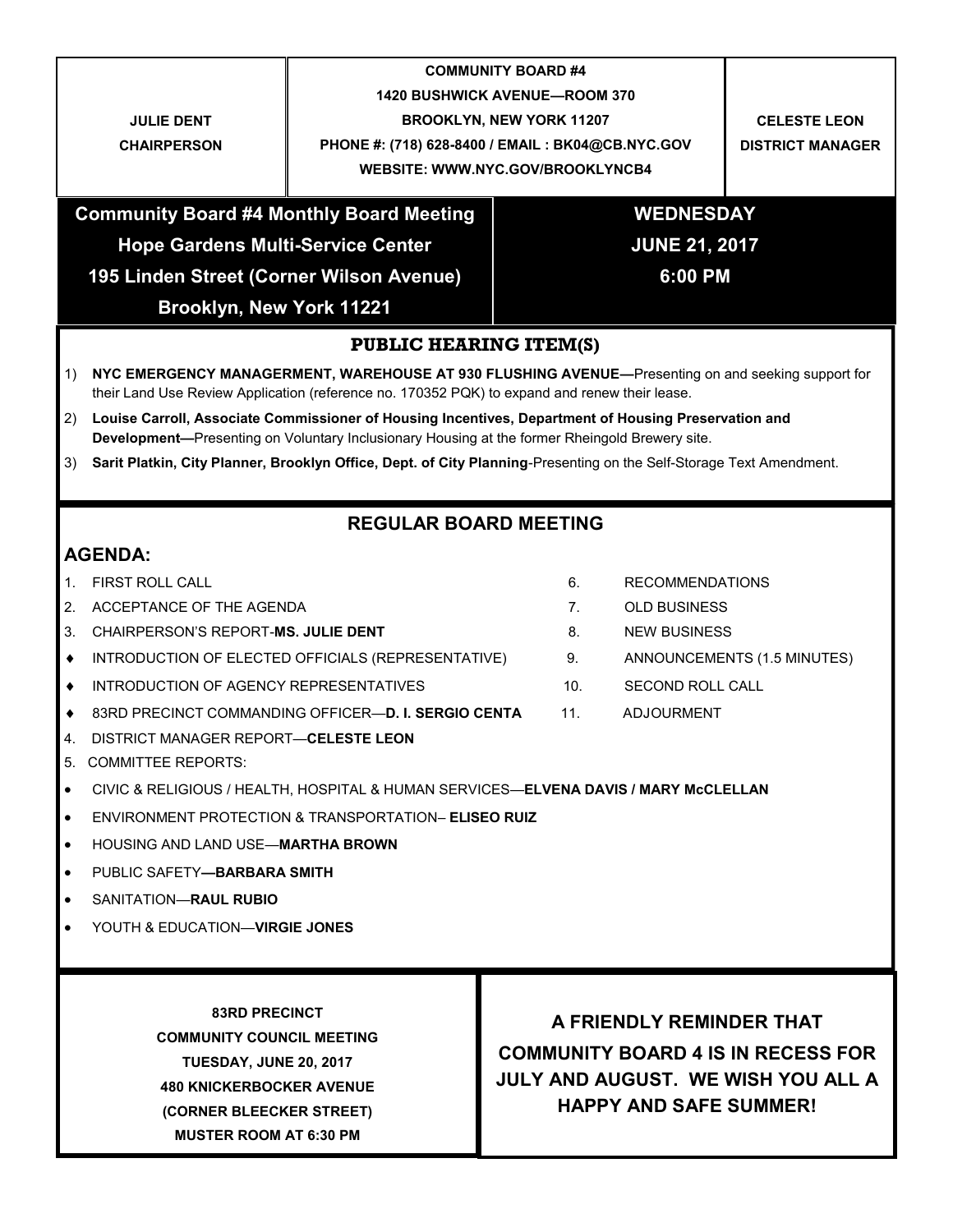| <b>Pg. 2</b>                                                                                                                                                                                                                                                                                                           | <b>COMMUNITY BOARD #4</b>           |                                                   |  |  |
|------------------------------------------------------------------------------------------------------------------------------------------------------------------------------------------------------------------------------------------------------------------------------------------------------------------------|-------------------------------------|---------------------------------------------------|--|--|
|                                                                                                                                                                                                                                                                                                                        | LIFE AUDREY JOHNSON LEARNING CENTER | LIFE AUDREY JOHNSON LEARNING CENTER               |  |  |
| <b>272 MOFFAT STREET</b>                                                                                                                                                                                                                                                                                               |                                     | <b>272 MOFFAT STREET</b>                          |  |  |
| <b>BROOKLYN, NEW YORK 11207</b>                                                                                                                                                                                                                                                                                        |                                     | <b>BROOKLYN, NEW YORK 11207</b>                   |  |  |
| PHONE #: (718) 574-0130                                                                                                                                                                                                                                                                                                |                                     | TELEFONO #: (718) 574-0130                        |  |  |
| <b>YEAR ROUND OPEN ENROLLMENT</b>                                                                                                                                                                                                                                                                                      |                                     | <b>MARTICULACION ABIERTO TODO EL ANO</b>          |  |  |
| <b>NYS LICENSED TEACHERS</b>                                                                                                                                                                                                                                                                                           |                                     | <b>NYS PROFESORES LICENCIADOS</b>                 |  |  |
| "BRING YOUR CHILD TO LIFE"                                                                                                                                                                                                                                                                                             |                                     | "TRAIGA A SU NINO PARA LIFE"                      |  |  |
| <b>FREE PRE K FOR ALL PROGRAM</b>                                                                                                                                                                                                                                                                                      |                                     | <b>GRATIS PRE K PARA TODOS PROGRAMA ACEPTAR A</b> |  |  |
| <b>ACCEPTING ALL CHILDREN</b>                                                                                                                                                                                                                                                                                          |                                     | <b>TODOS LOS NINOS DE 2.9 A 4 ANOS</b>            |  |  |
| <b>2.9 THROUGH 4 YEARS OLD</b>                                                                                                                                                                                                                                                                                         |                                     | <b>PROGRAMAS OFRECIDOS:</b>                       |  |  |
| <b>PROGRAMS OFFERED:</b>                                                                                                                                                                                                                                                                                               |                                     | <b>EL APRENDIZAJE TEMPRANO</b>                    |  |  |
|                                                                                                                                                                                                                                                                                                                        | ♦ EARLY LEARNING                    | $\arrow$ HEAD START                               |  |  |
| <b>HEAD START</b>                                                                                                                                                                                                                                                                                                      |                                     | ♦ CUIDADO INFANTILE                               |  |  |
| $\bullet$ CHILD CARE                                                                                                                                                                                                                                                                                                   |                                     | <b>DEPARTAMENTO DE EDUCACION</b>                  |  |  |
|                                                                                                                                                                                                                                                                                                                        | <b>DEPARTMENT OF EDUCATION</b>      | UNIVERSAL PRE-KINDERGARTEN PARA TODOS             |  |  |
|                                                                                                                                                                                                                                                                                                                        | UNIVERSAL PRE-KINDERGARTEN FOR ALL  | PARA OBTENER MAS INFORMACION, PONGASE EN          |  |  |
|                                                                                                                                                                                                                                                                                                                        | FOR MORE INFORMATION CONTACT        | <b>CONTACTO CON</b>                               |  |  |
|                                                                                                                                                                                                                                                                                                                        | <b>MS. CERI OR MS. CASTRO</b>       | <b>SENORITA CERI O SENORITIA CASTRO</b>           |  |  |
| FORM A BAND.<br>WRITE A SONG.<br>ROCK OUT.<br><b>NYC ROCK CAMP</b><br>ROCK 'n" ROLL<br>COMMUNITY-BUILDING, SELF EXPRESSION, AND<br><b>JULY 17-21 / WILLIAMSBURG CHARTER SCHOOL</b><br>198 VARET STREET (NEAR L/J/M/Z TRAINS)<br>AGES 9-17 / ALL SKILLS LEVELS<br>CHOOSE FROM GUITAR, BASS, DRUMS, KEYBOARD, OR VOCALS! |                                     |                                                   |  |  |
| WORKSHOPS LIKE RECORDING, PHOTOGRAPHY, HIP HOP, SONGWRITING, AND MORE.<br>SUGGESTED DONATION: \$50-\$500                                                                                                                                                                                                               |                                     |                                                   |  |  |
| SIGN UP AT: INFO@WEMAKENOISE.ORG/NYCROCKCAMP<br>CONTACT PROGRAM AT: INFO@WEMAKENOISE.ORG / (615) 403-1081                                                                                                                                                                                                              |                                     |                                                   |  |  |